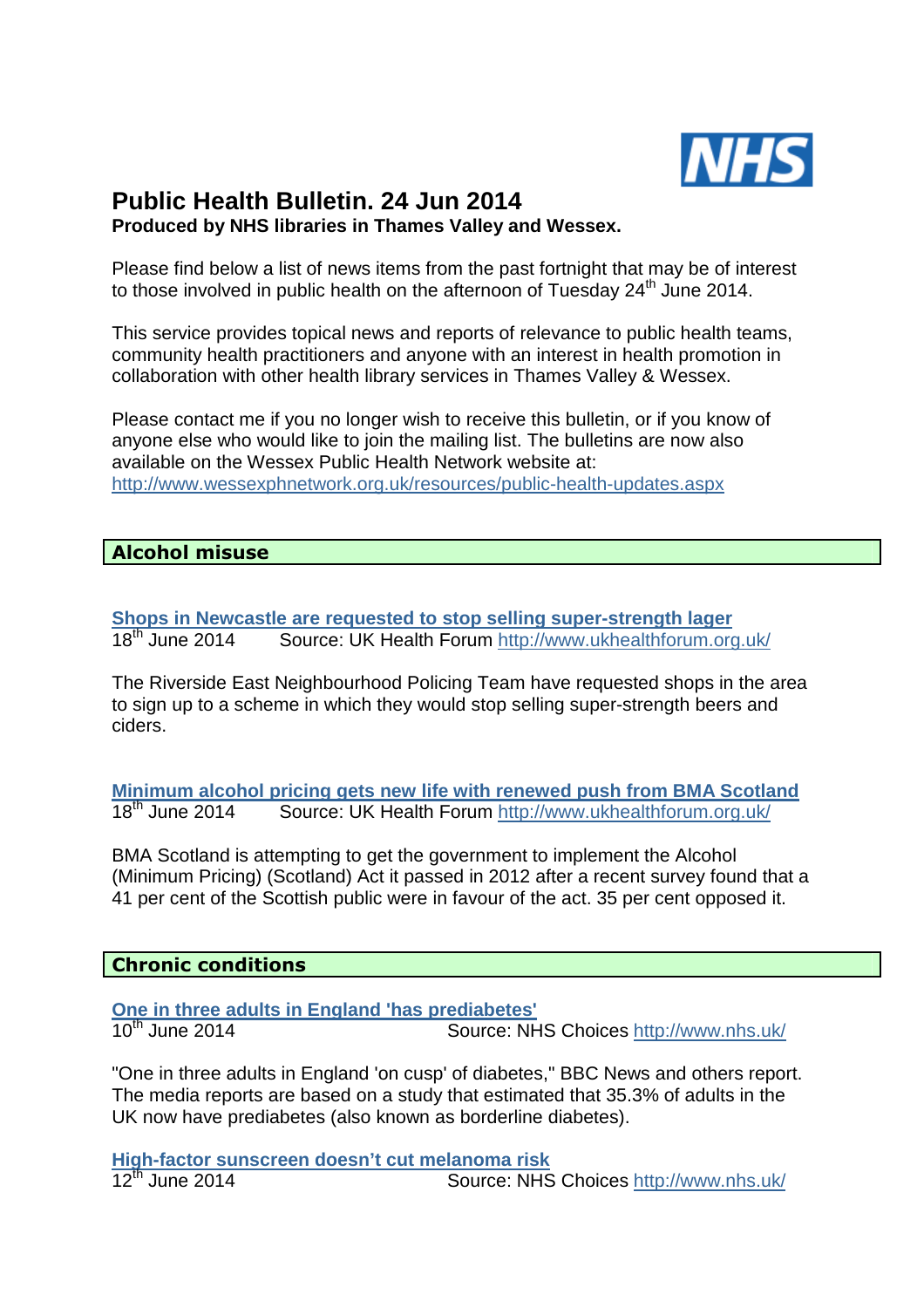"High-factor sun cream cannot…protect against the deadliest form of skin cancer," The Guardian reports.

**'Bionic' pancreas could be used to treat diabetes**

16<sup>th</sup> June 2014 Source: NHS Choices http://www.nhs.uk/

"An artificial pancreas could allow thousands of diabetes patients to live normal lives," the Mail Online reports.

**Can a 'microwave helmet' really detect strokes?** Source: NHS Choices http://www.nhs.uk/

"Microwave helmet 'can spot a stroke'," reports BBC News.

**Prediabetic people could reduce their cholesterol levels through fasting** 17<sup>th</sup> June 2014 Source: UK Health Forum http://www.ukhealthforum.org.uk/

Researchers from the Intermountain Medical Center in Utah have found that after 10 to 12 hours of fasting the body begins to scavenge for sources of energy.

**Aspirin 'not best' for preventing heart problem**

Source: BBC www.bbc.co.uk

Doctors should use newer medications rather than aspirin to treat a common heart problem, say new guidelines for the NHS in England and Wales.

**Diabetes gene 'raises risk tenfold'**

Source: BBC www.bbc.co.uk

A genetic susceptibility that gives a tenfold increased risk of developing type 2 diabetes has been discovered.

**Sharp rise in skin and liver cancer across England**<br>19<sup>th</sup> June 2014 Source: BBC www.bbc.co.uk

The numbers of people diagnosed with skin cancer and liver cancer have risen sharply in England.

**One in four do not survive melanoma beyond 5 years**<br>20<sup>th</sup> June 2014 **Source 2014** Source: Public Health England https://www.gov.uk/government/organisations/public-health-england

Pilot campaign in the Devon, Cornwall and Somerset area urges people to recognise key signs of skin cancer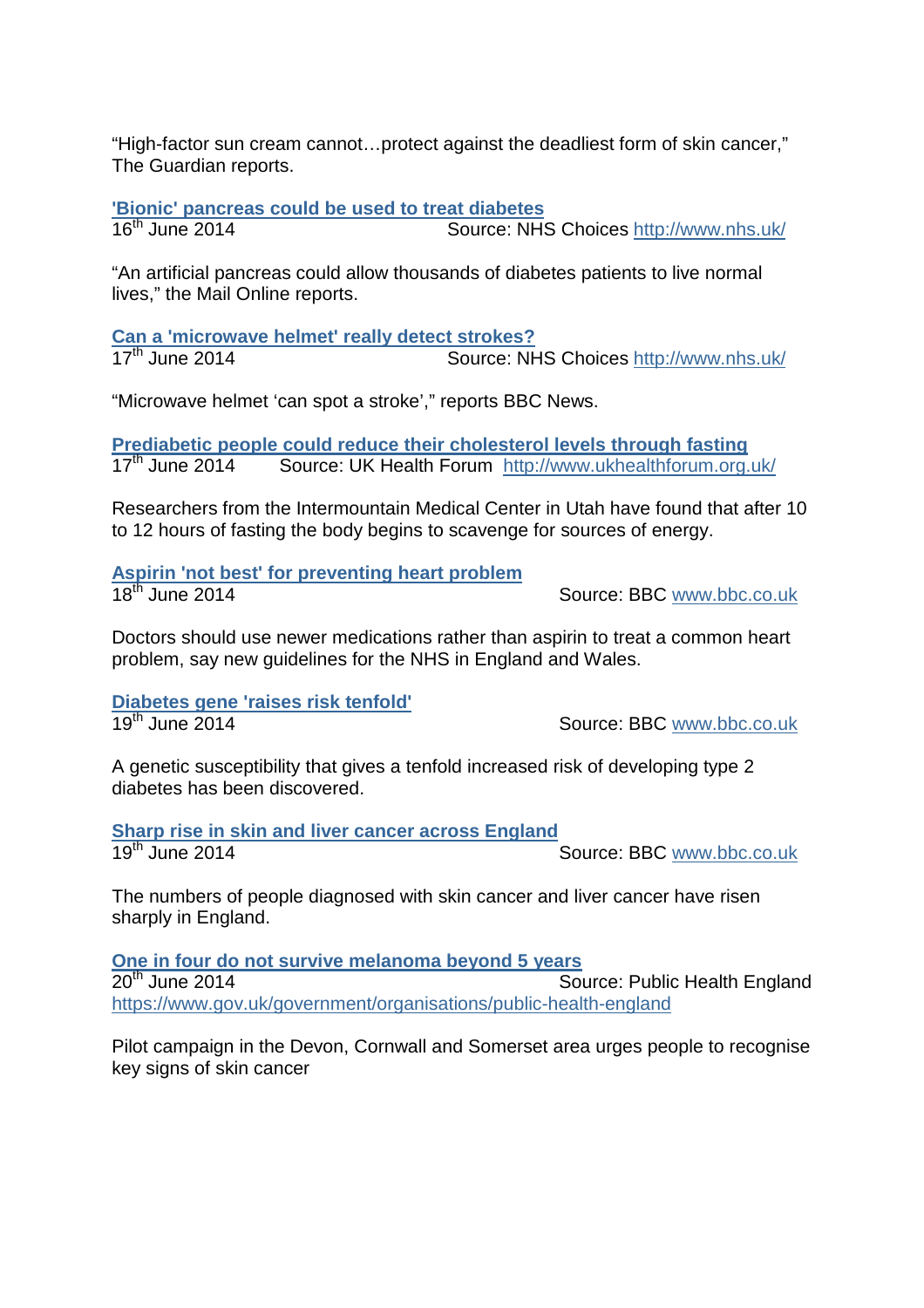#### **Communicable diseases**

#### **Making mosquitoes male may manage malaria**

11<sup>th</sup> June 2014 Source: NHS Choices http://www.nhs.uk/

"Mosquitoes modified to only give birth to males in bid to wipe out malaria," The Daily Telegraph reports after new research has found an innovative way of tackling the global problem of malaria.

# **Bird flu 'danger zones' mapped**

18<sup>th</sup> June 2014 **Source: BBC** www.bbc.co.uk

The "danger zones" in Asia which are vulnerable to a deadly bird flu have been mapped by scientists.

#### **Diet & nutrition**

**Tomato extract's heart effects exaggerated**<br>10<sup>th</sup> June 2014 Source: NHS Choices http://www.nhs.uk/

"Ketchup with everything: tomato sauce helps fight heart disease," is the misleading headline in The Daily Telegraph.

**Department of Health denies that ministers will consider sugar tax** 10<sup>th</sup> June 2014 Source: UK Health Forum http://www.ukhealthforum.org.uk/

A Department of Health spokesman has stated that ministers will not be considering instituting a sugar tax.

**Red meat consumption linked to breast cancer** 11<sup>th</sup> June 2014 **Source: NHS Choices http://www.nhs.uk/** 

"Eating a lot of red meat in early adult life may slightly increase the risk of breast cancer," BBC News reports.

**Fried food twice per week limit in school meals**<br>17<sup>th</sup> June 2014 **Source 2014** Source: BBC www.bbc.co.uk

School meals in England will have to include at least one portion of vegetables a day - and no more than two portions of fried food each week.

**Lack of public knowledge allows marketers to mislead consumers with food labels**

18<sup>th</sup> June 2014 Source: UK Health Forum http://www.ukhealthforum.org.uk/

Researchers from Huston University have found that terms like 'gluten-free', 'natural', 'wholegrain' and 'antioxidant' were able to trick the brain into disregarding unhealthy ingredients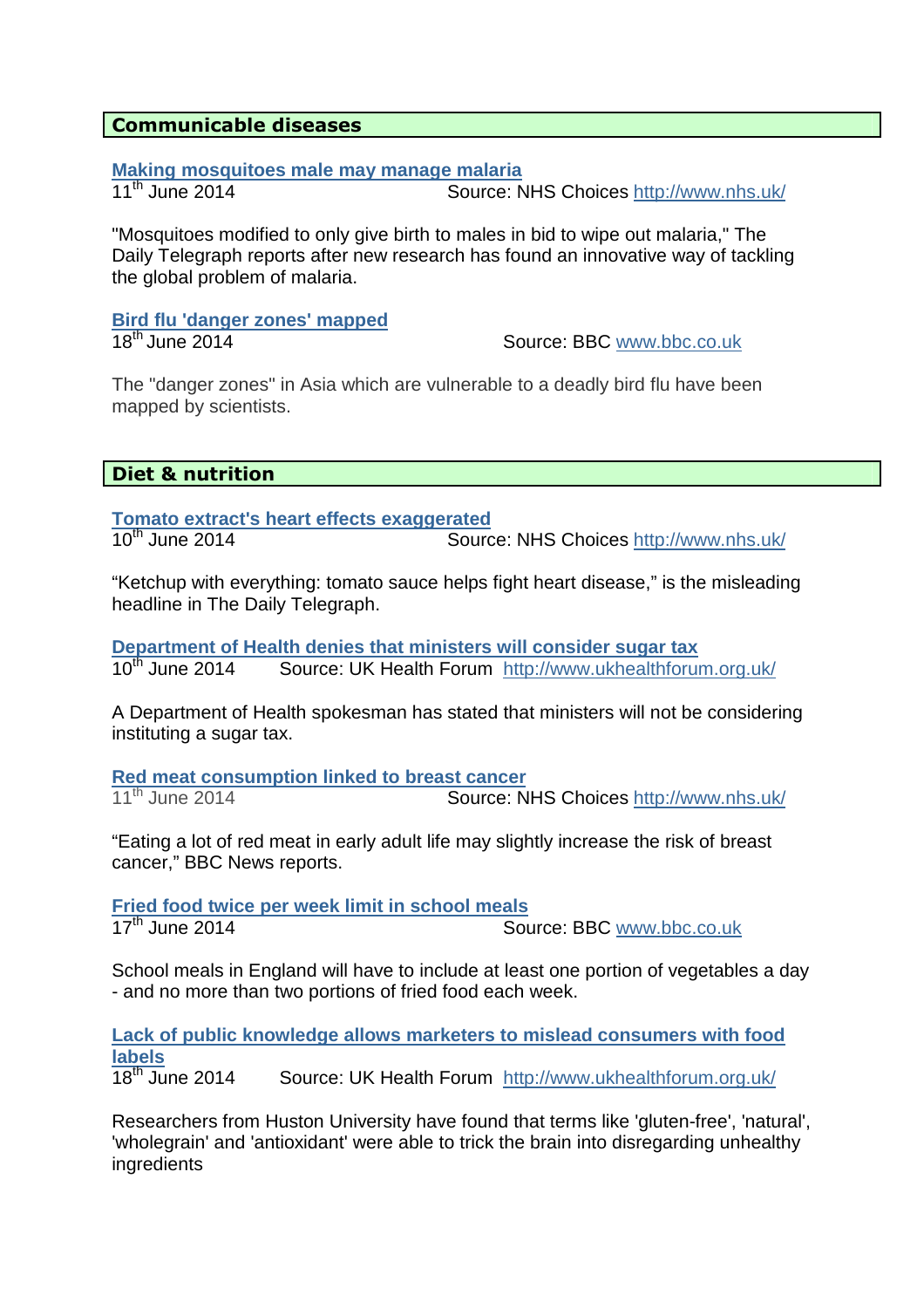#### **Disability**

# **Exoskeleton helps paralysed patients to walk again**

Source: BBC www.bbc.co.uk

A cutting-edge exoskeleton designed by a Brazilian neuroscientist has been featured as part of the 2014 Fifa World Cup opening ceremony.

#### **Drug Misuse**

**Long-term addicts 'should be prescribed heroin'**

Source: BBC www.bbc.co.uk

Medical heroin should be prescribed to long-term addicts to prevent them causing harm to themselves and others, a German doctor has said.

#### **Khat ban: Why is it being made illegal?**

21<sup>st</sup> June 2014 Source: BBC www.bbc.co.uk

The leafy plant khat, which acts as a stimulant when chewed, is about to become a banned class C drug in the UK. But how big a problem is it and why are ministers making it illegal?

#### **Environmental health**

**Warning issued over washing raw chicken**<br>16<sup>th</sup> June 2014 **Sour** Source: NHS Choices http://www.nhs.uk/

"Don't wash chicken before cooking it, warns Food Standards Agency," The Guardian reports.

**'Diseased meat could go undetected' due to rule change** 17<sup>th</sup> June 2014 Source: BBC www.bbc.co.uk

More diseased meat could end up in sausages and pies because of changes to safety checks in slaughterhouses, hygiene inspectors have warned.

**Polio virus sample found at Brazil airport**

Source: BBC www.bbc.co.uk

A strain of the polio virus has been found at an international airport in Brazil, but there are no human cases, the World Health Organization has said.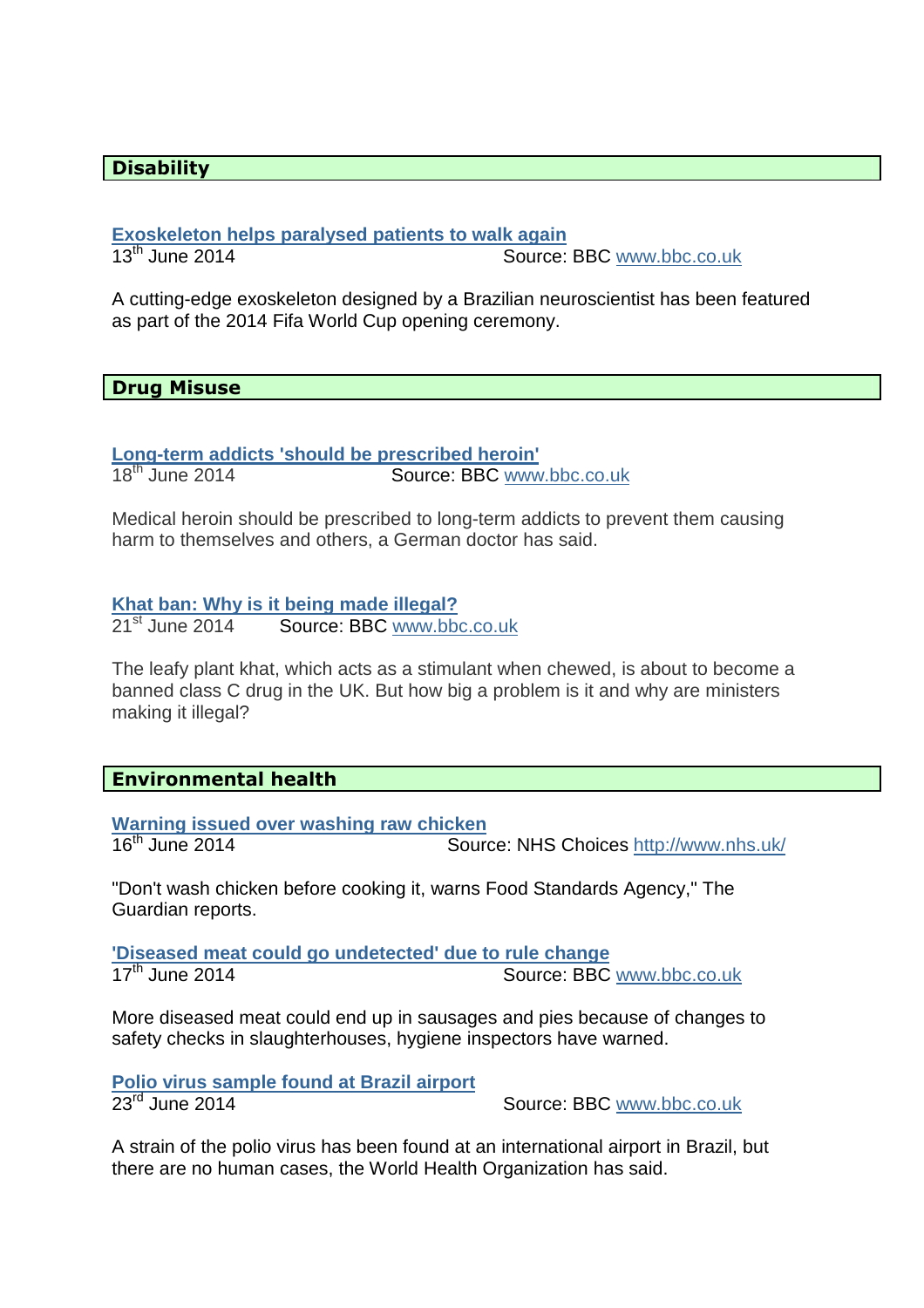#### **Health protection**

# **MMR jab unlikely to harm young babies**<br>20<sup>th</sup> June 2014 **Source:**

Source: NHS Choices http://www.nhs.uk/

A young couple's baby was given the MMR jab by mistake "potentially putting her life at risk", The Daily Telegraph website reports misleadingly.

#### **Health services administration**

**'Serious failings' at Sittingbourne GP practice** Source: BBC http://www.bbc.co.uk/

Patients at a GP surgery in Kent are at "unacceptable levels of risk", the Care Quality Commission (CQC) has said.

**Second hospital feed baby dies**<br>12<sup>th</sup> June 2014

Source: BBC http://www.bbc.co.uk/

A second baby given suspected contaminated hospital feed has died, according to Public Health England.

**Hip replacement cement linked with deaths**<br>13<sup>th</sup> June 2014

Source: NHS Choices http://www.nhs.uk/

"Toxic NHS hip implants blamed for more than 40 deaths," The Daily Telegraph reports. Other media sources similarly report how surgical "cement" used in some hip replacements has been linked to the deaths.

**Out-of-hours concerns highlighted in Southern Health Trust report** Source: BBC http://www.bbc.co.uk/

An out-of-hours GP who works in Craigavon Area Hospital has described it as like "walking into hell".

**Baby ashes report: Lord Bonomy recommends new laws** Source: BBC http://www.bbc.co.uk/

A report into the cremation of babies has recommended new laws and guidelines to protect bereaved families.

#### **HIV & AIDS**

# **Older HIV patients 'need more support'**

15<sup>th</sup> June 2014 Source: BBC www.bbc.co.uk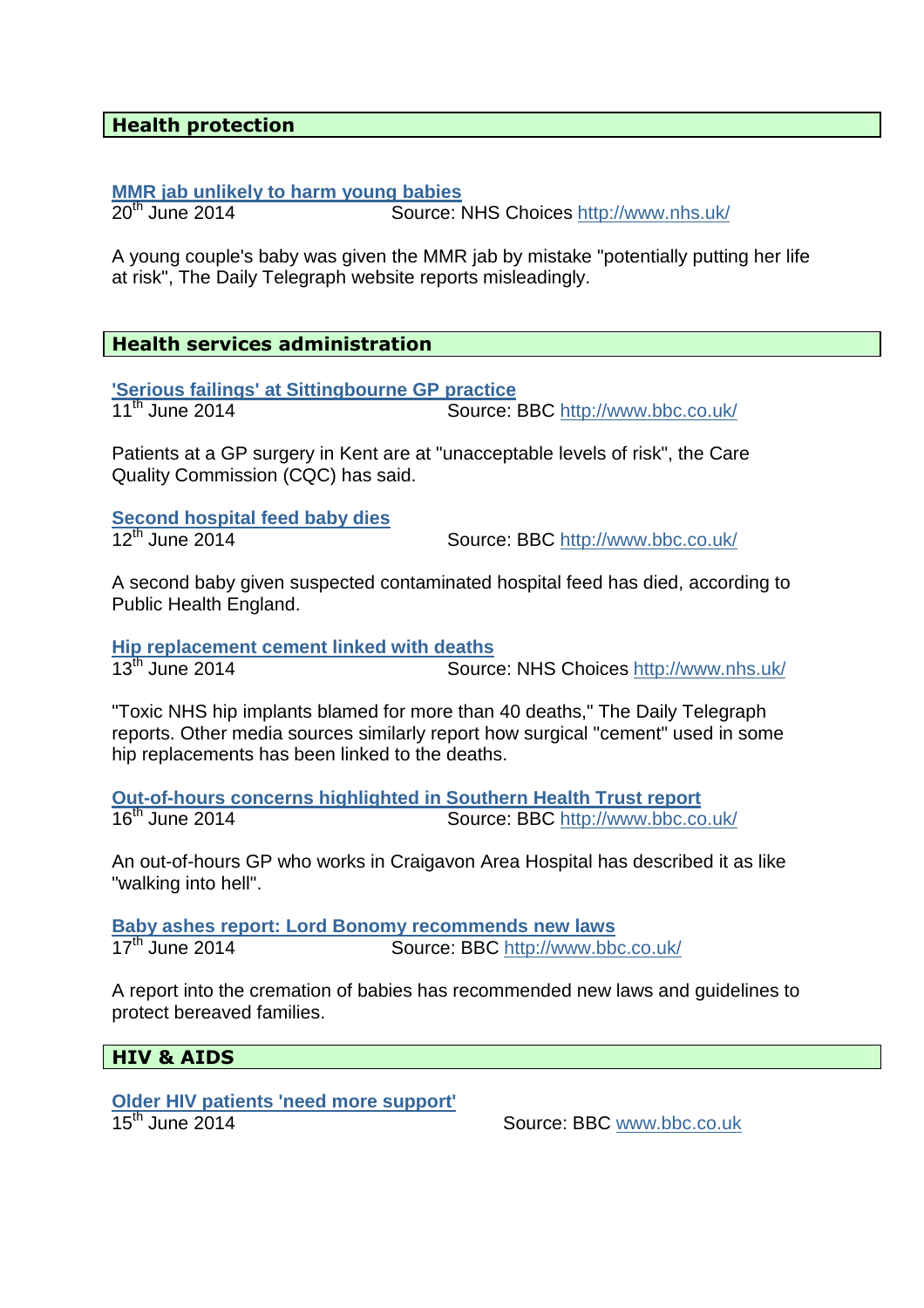The older generation of people with HIV need better support to keep them well, nurses say.

#### **Infant & child health**

**Possible pesticide link to autistic disorders**

23rd June 2014 Source: NHS Choices http://www.nhs.uk/

"Pregnant women who live near fields sprayed with pesticides can run more than three times the risk of having a child with autism," the Mail Online reports.

#### **Mental health**

**Samaritans suicide charity calls in five year high**<br>10<sup>th</sup> June 2014 Source: BBC www.bbc.co.uk

Money worries are blamed as a key cause of suicidal feelings as the Samaritans in Wales report their highest number of calls for five years.

**Recession 'led to 10,000 suicides'**

Source: BBC www.bbc.co.uk

The economic crisis in Europe and North America led to more than 10,000 extra suicides, according to figures from UK researchers.

**'Don't just screen, intervene': improved guidance to improve the health of people living with a mental illness**<br>13<sup>th</sup> June 2014 **Source** Source: Public Health England https://www.gov.uk/government/organisations/public-health-england

The updated Lester Tool is part of PHE's work to support people to live well for longer.

**Truss: Pupils in poor mental health 'not troublemakers'** 16<sup>th</sup> June 2014 Source: BBC www.bbc.co.uk

Too many young people with unmet mental health needs are unfairly labelled as troublemakers, says the Education Minister, Elizabeth Truss.

**Building on the National Dementia Strategy: Change, progress and priorities** 18<sup>th</sup> June 2014 Source: UK Health Forum http://www.ukhealthforum.org.uk/

This is the 2014 report from the All-Party Parliamentary Group on Dementia.

**New Mental Health Dementia and Neurology Intelligence Networks** Source: Public Health England https://www.gov.uk/government/organisations/public-health-england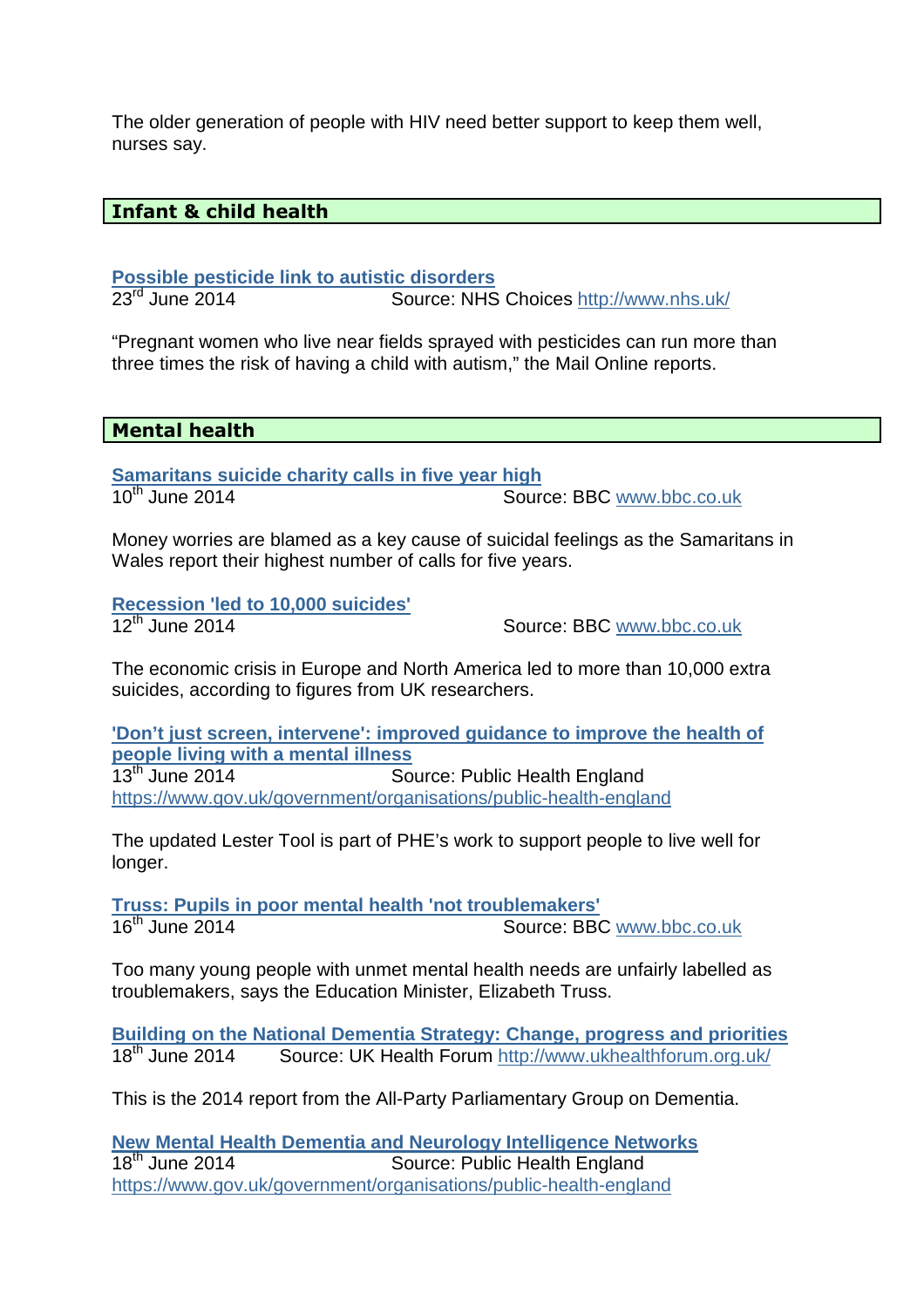PHE launches a new health intelligence network in partnership with NHS England, supported by the Department of Health and key stakeholders.

**Dementia progress 'achingly slow' says global envoy** Source: BBC www.bbc.co.uk

Progress on research and treatment for dementia has been "achingly slow", an expert says ahead of a London summit.

**Antidepressant suicide warnings 'backfired'** Source: BBC www.bbc.co.uk

"Antidepressant suicide warnings 'may have backfired','' BBC News reports.

**Stress 'causes damage to the heart,' study finds**<br> **P3<sup>rd</sup> June 2014 Source: NH** Source: NHS Choices http://www.nhs.uk/

"Stress is already known to be bad for the heart, but now scientists have discovered why it is so harmful," The Times reports.

**Mental health services 'a car crash'**

Source: BBC www.bbc.co.uk

Mental health services in England are "a car crash" and the health secretary is not taking the problems seriously, according to the outgoing president of the Royal College of Psychiatrists.

#### **Obesity**

**Women with weight problems more impulsive than normal**<br>17<sup>th</sup> June 2014 **Source: UK Health Forum** http://www.ukhe

Source: UK Health Forum http://www.ukhealthforum.org.uk/

Research undertaken at the University of Luxembourg has found that women with weight problems are more likely to be impulsive in a food-related psychology test than women with no such problem.

**Family wellness programs help treat obesity in children in real-world setting** 18<sup>th</sup> June 2014 Source: UK Health Forum http://www.ukhealthforum.org.uk/

Dr. Paula Lonzano has found that behavioural treatments for overweight or obese children are effective but normally require regular one-on-one meetings with a trained health coach.

**To reduce obesity and diabetes, create more walkable neighbourhoods**<br>18<sup>th</sup> June 2014 **Source: UK Health Forum** http://www.ukhealthforum.org Source: UK Health Forum http://www.ukhealthforum.org.uk/

A study presented at the American Association's Scientific Sessions has found areas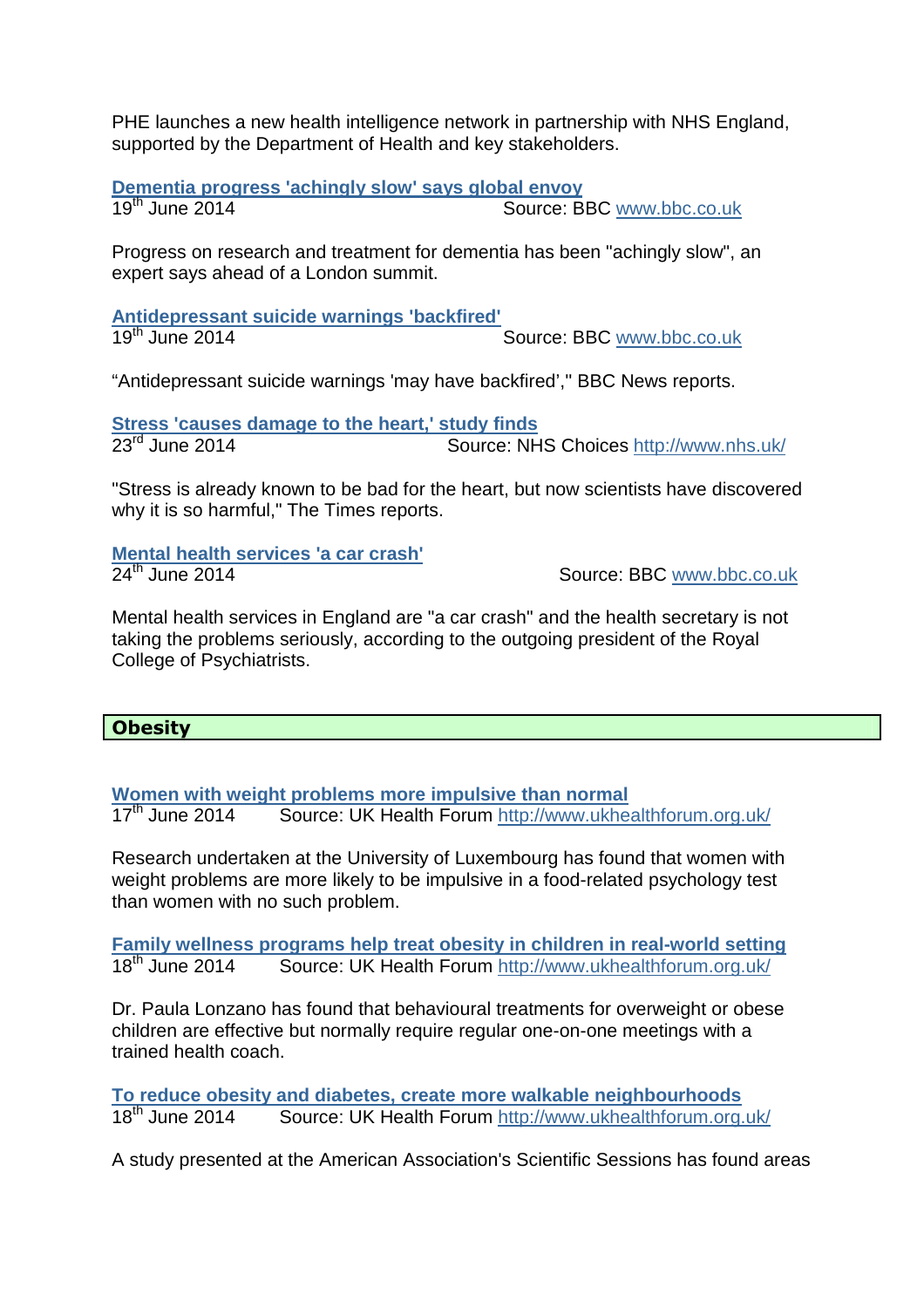that are more conducive to walking had less obese or diabetic residents compared with areas which were more auto-dependent.

**Health group calls for 'sugar tax' to cut child obesity**<br>22<sup>nd</sup> June 2014 **Source: B** 

Source: BBC www.bbc.co.uk

A "sugar tax" should be introduced by the UK government to help curb obesity in childhood, a campaign group says.

**Older people** 

**'Identify people living in cold homes', says NICE** Source: BBC www.bbc.co.uk

Guidance on how to reduce deaths and illnesses among elderly people during the winter has been drawn up by the National Institute for Health and Care Excellence (NICE).

## **Oral health**

**Dental health guidance recommends a healthy lifestyle to help protect oral health**<br>12<sup>th</sup> June 2014 Source: Public Health England https://www.gov.uk/government/organisations/public-health-england

Public Health England has released the latest Delivering Better Oral Health.

**Dentists aim for drill-free future**<br>16<sup>th</sup> June 2014

Source: BBC www.bbc.co.uk

A new idea to encourage teeth to repair themselves may see the end of the fearinducing sound of the dentist's drill, researchers say.

**PHE publishes new guidance on improving oral health** 19<sup>th</sup> June 2014 Source: Public Health England https://www.gov.uk/government/organisations/public-health-england

New guidance is published to help local authorities develop their oral health strategies.

**Improving oral health: an evidence-informed toolkit for local authorities** 19<sup>th</sup> June 2014 Source: Public Health England https://www.gov.uk/government/organisations/public-health-england

Commissioning better oral health for children and young people.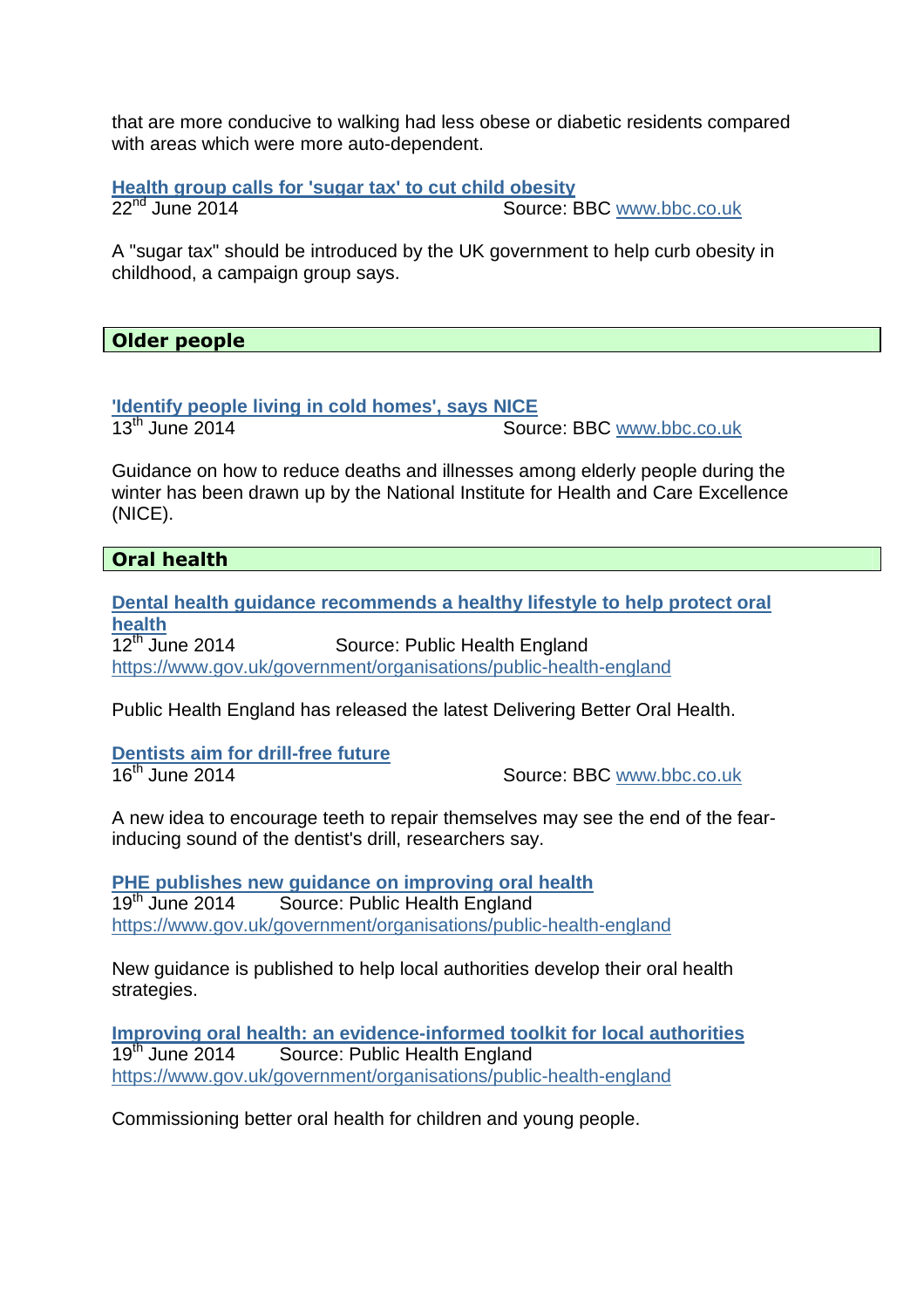### **Physical activity**

## **Exercise guidelines 'hard to meet'**

20th June 2014Source: BBC www.bbc.co.uk

One of the UK's leading sports medicine specialists says government guidelines are actually discouraging people from being active.

**Is working standing up good for health?** 20<sup>th</sup> June 2014 **Source: BBC** www.bbc.co.uk

Standing up three hours a day, five days a week for a year, would be the equivalent of "running ten marathons" according to UK health experts.

#### **Sexual health**

**Sex apps increase risk of STIs, US researchers warn** 13<sup>th</sup> June 2014 **Source BBC** www.bbc.co.uk

Using smartphone apps to seek out partners for casual sex poses an increased risk of sexually transmitted infections, researchers warn.

**Sexually transmitted infection risk in England is greatest in gay men and young adults** Source: Public Health England

https://www.gov.uk/government/organisations/public-health-england

Number of STI cases diagnosed in 2013 remain close to 2012 figures.

#### **Smoking**

**Cigarette packaging: Republic of Ireland bid to ban branded tobacco** 10<sup>th</sup> June 2014 Source: BBC www.bbc.co.uk

The Republic of Ireland has become the first country in Europe to try to pass a law banning the sale of branded cigarette and tobacco packets.

**Ministers urged to speed up plain cigarettes plans**<br>11<sup>th</sup> June 2014 Source: BBC www.bbc.co.uk

The government is being urged to speed up plans to ban branded cigarette packets, with campaigners warning "time is running out" for action before the general election.

**E-cigarette use most prevalent amongst current smokers**<br>17<sup>th</sup> June 2014 Source: UK Health Forum http://www.ukh Source: UK Health Forum http://www.ukhealthforum.org.uk/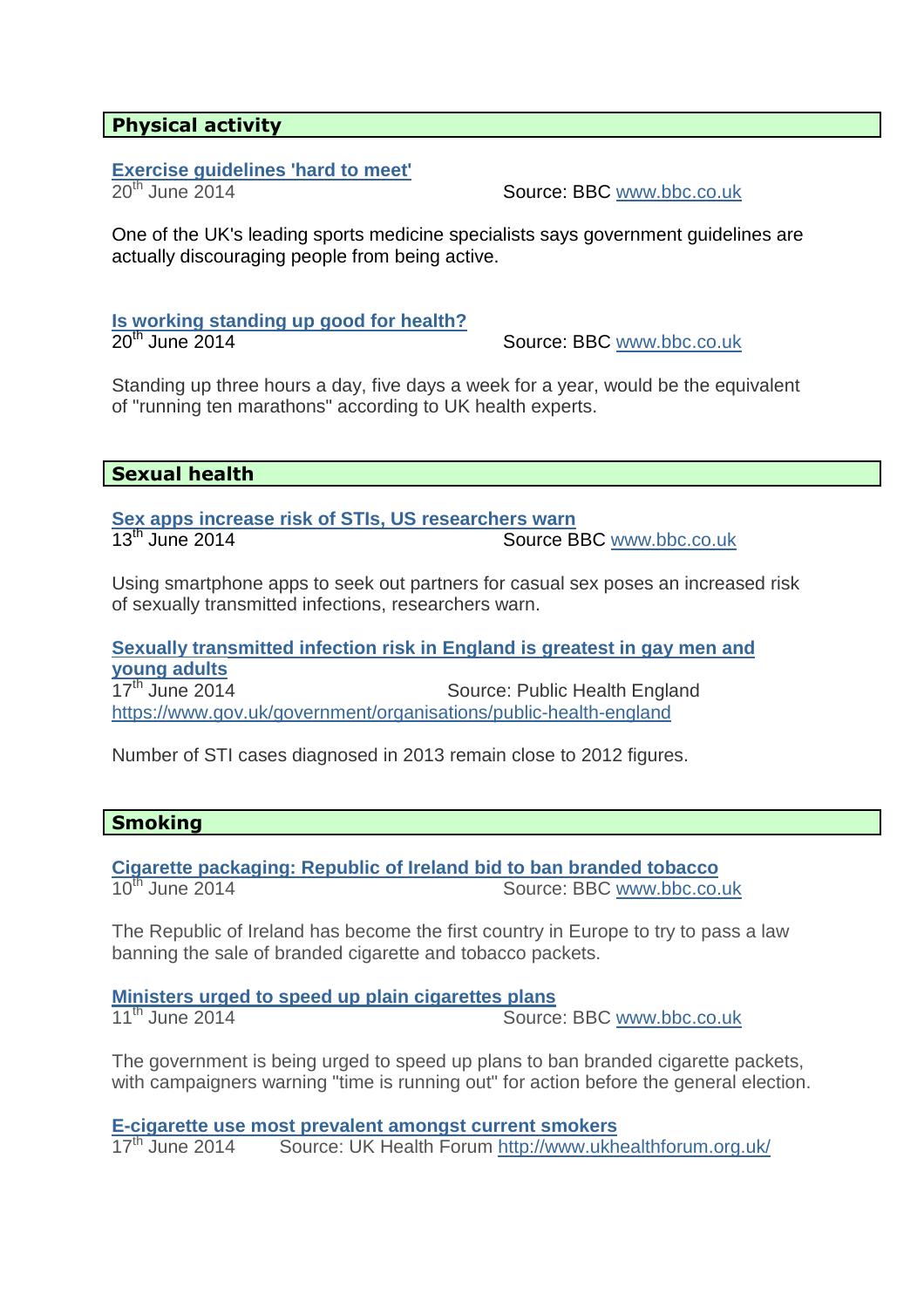New research published in BMJ Tobacco Control has found that e-cigarettes are mostly being used by current smokers and smokers who have attempted to quit in the last year.

**Smoking during pregnancy in England 'lowest on record'**<br>19<sup>th</sup> June 2014 **Source: BBC www.bt** 

Source: BBC www.bbc.co.uk

The number of women smoking during pregnancy across England is down to 12%, the lowest recorded level, figures for 2013-2014 show.

**Pre-teen girls have 'easy access' to e-cigarettes**

20<sup>th</sup> June 2014 **Source: NHS Choices http://www.nhs.uk/** 

"Children 'addicted to sweet tasting e-cigarettes'," is the alarmist headline in the Daily Mirror.

**Ban new smokers, call from BMA conference**<br> **P4<sup>th</sup> June 2014 Source:** 

Source: BBC www.bbc.co.uk Smoking should be banned for anyone born in the UK in the 21st Century, doctors say.

### **Women's health**

**'Super-mums' at risk of depression**

Source: NHS Choices http://www.nhs.uk/

"'Super-mums' … may be more likely to suffer from depression, researchers say," the Mail Online reports.

**Are 'career girl' lifestyle abortions on the rise?** Source: NHS Choices http://www.nhs.uk/

Media sources have reported on the "career girl" abortion (Daily Mail) or "lifestyle" abortion (The Daily Telegraph) after figures released by the Department of Health showed that increasing numbers of women aged 25 to 29, or who have long-term partners or children already, are having abortions.

**Birthing pool infection risk warning 17<sup>th</sup> June 2014 Source: BBC www.bbc.co.uk** 

The NHS in England has advised women not to use certain home birthing pools after a baby had to go into intensive care for an infection believed to be linked to their use.

**Key protein in childbirth contractions identified** 18<sup>th</sup> June 2014 **Source: NHS Choices http://www.nhs.uk/** 

"Australian scientists discover protein that triggers child birth," the Mail Online reports.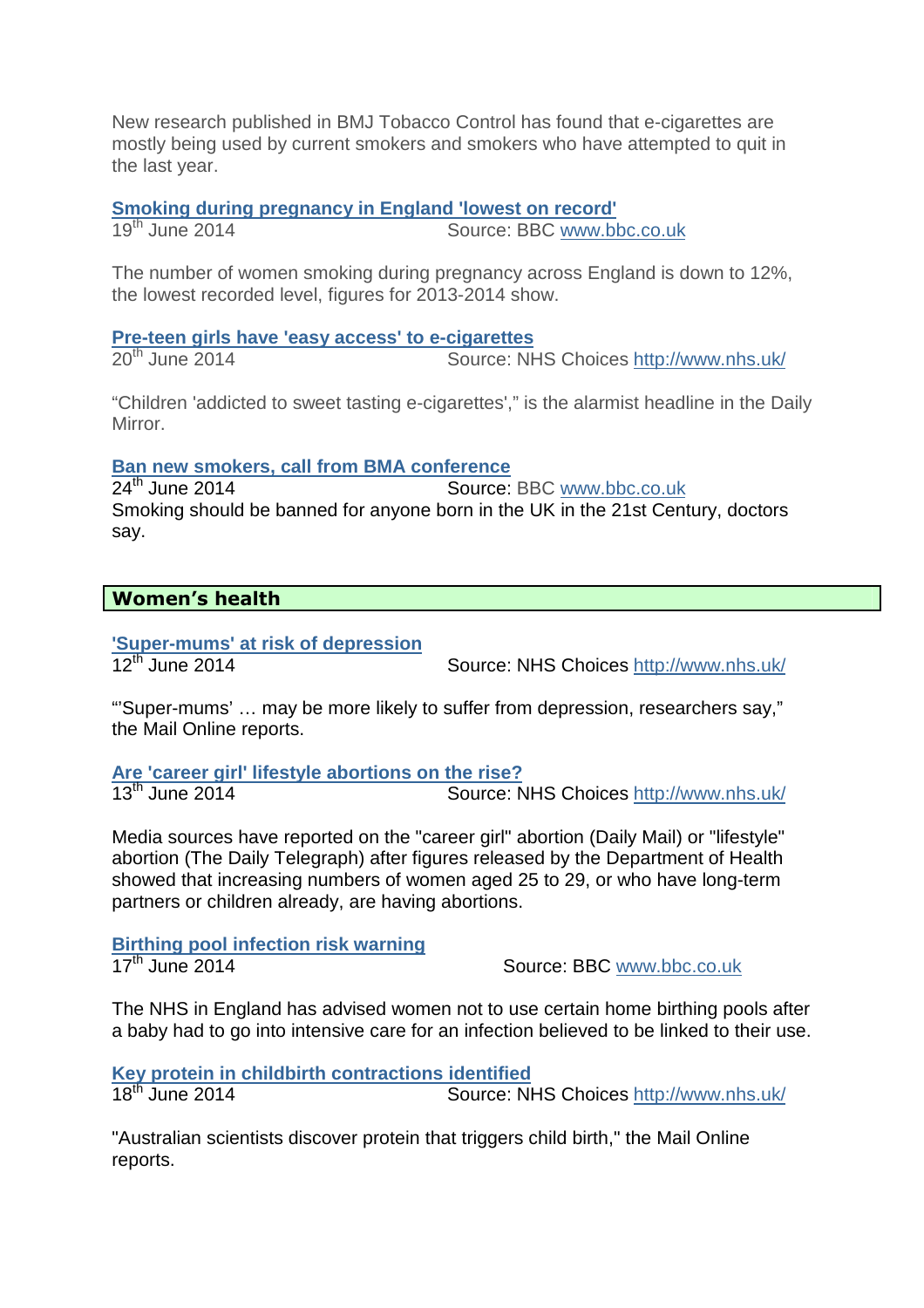# **'Shoebox IVF' hope for infertile couples**<br>22<sup>nd</sup> June 2014

Source: BBC www.bbc.co.uk

Could an IVF kit that fits in a shoebox and some kitchen cupboard essentials provide hope for people who long for children?

#### **Workplace health**

**Unemployment is bad for your health - new report shows how men suffer double whammy from joblessness**

Source: The Work Foundation http://www.theworkfoundation.com/

Services are failing to address the serious health problems worsened by unemployment in men, hampering their chances of finding and retaining a job

**Sickness absence at record low says industry body** 16<sup>th</sup> June 2014 **Source:** BBC www.bbc.co.uk

The number of days taken off work through sickness is at a record low, says industry body the EEF.

**Office screen work linked to dry eye syndrome**<br>18<sup>th</sup> June 2014 **Source: N** Source: NHS Choices http://www.nhs.uk/

"Staring at computer screens all day 'changes your eyes', scientists say," is the headline in The Independent.

**Healthy workplaces manage stress – get involved in the campaign** Source: Health and Safety Executive http://www.hse.gov.uk/index.htm

Managing work related stress makes good sense and applies to businesses of all types and sizes.

#### **Local news: []**

**Other relevant bulletins – in order to avoid duplication we leave Department of Health and NICE publication to Public Health Awareness Bulletins.** 

| Other South East Public Health news update services |                  |                                    |  |
|-----------------------------------------------------|------------------|------------------------------------|--|
| <b>Title</b>                                        | Focus areas      | <b>Contact details/ Website</b>    |  |
| <b>NICE</b>                                         | A monthly update | https://www.evidence.nhs.uk/about- |  |